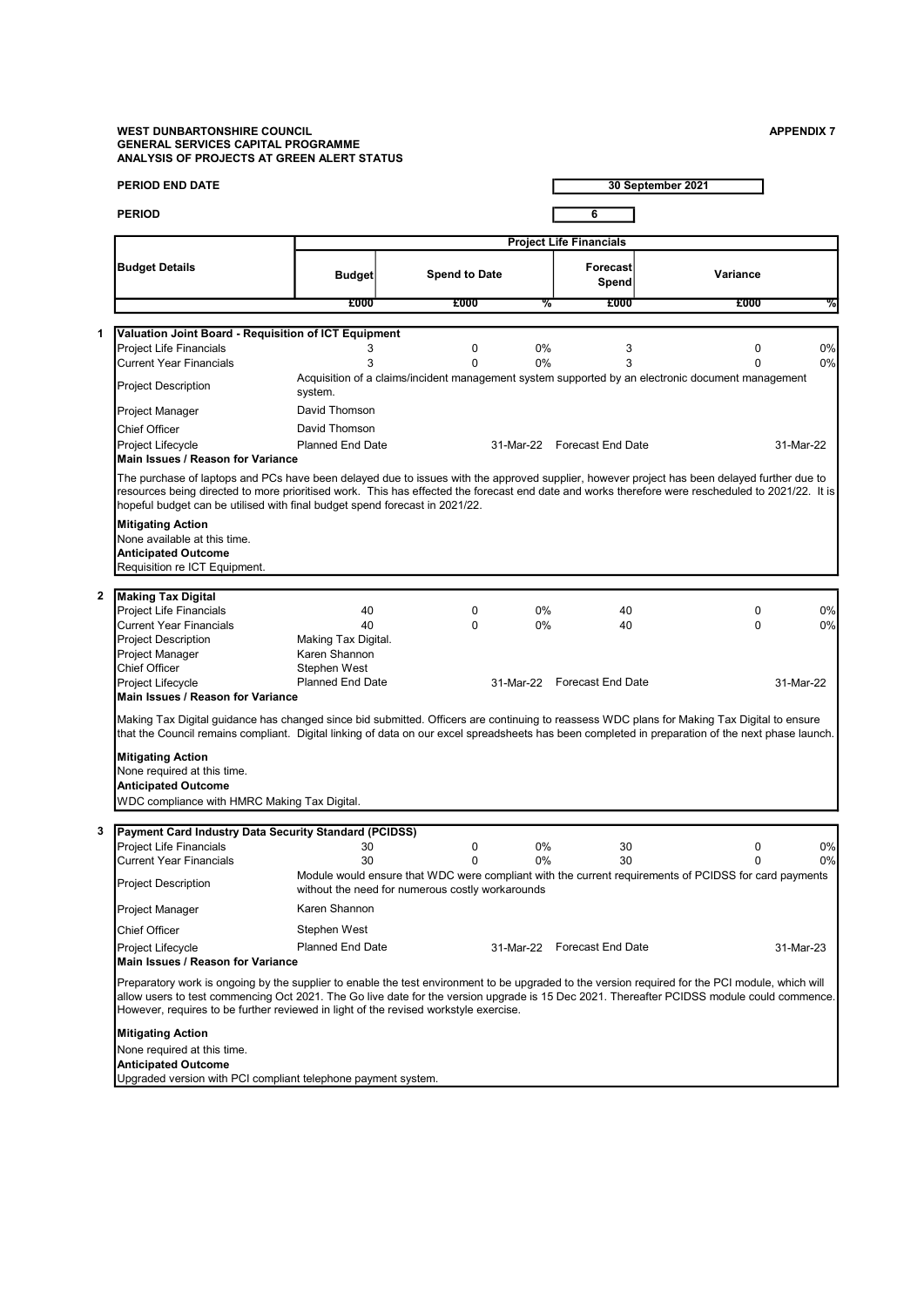### WEST DUNBARTONSHIRE COUNCIL ASSAULT AND RESERVE ASSAULT A SERVER AND APPENDIX 7 GENERAL SERVICES CAPITAL PROGRAMME ANALYSIS OF PROJECTS AT GREEN ALERT STATUS

| <b>PERIOD END DATE</b>                                                                                                                                                                                                      |                                                                                                                                                                                                                                                                                                                                                                                                                                                                                                                                                                                                                                                                                         |                      |           |                                                     | 30 September 2021                                                                                                                                                                                                               |           |  |  |
|-----------------------------------------------------------------------------------------------------------------------------------------------------------------------------------------------------------------------------|-----------------------------------------------------------------------------------------------------------------------------------------------------------------------------------------------------------------------------------------------------------------------------------------------------------------------------------------------------------------------------------------------------------------------------------------------------------------------------------------------------------------------------------------------------------------------------------------------------------------------------------------------------------------------------------------|----------------------|-----------|-----------------------------------------------------|---------------------------------------------------------------------------------------------------------------------------------------------------------------------------------------------------------------------------------|-----------|--|--|
| <b>PERIOD</b>                                                                                                                                                                                                               |                                                                                                                                                                                                                                                                                                                                                                                                                                                                                                                                                                                                                                                                                         |                      |           | 6                                                   |                                                                                                                                                                                                                                 |           |  |  |
|                                                                                                                                                                                                                             |                                                                                                                                                                                                                                                                                                                                                                                                                                                                                                                                                                                                                                                                                         |                      |           |                                                     |                                                                                                                                                                                                                                 |           |  |  |
| <b>Budget Details</b>                                                                                                                                                                                                       | <b>Budget</b>                                                                                                                                                                                                                                                                                                                                                                                                                                                                                                                                                                                                                                                                           | <b>Spend to Date</b> |           | <b>Project Life Financials</b><br>Forecast<br>Spend | Variance                                                                                                                                                                                                                        |           |  |  |
|                                                                                                                                                                                                                             | £000                                                                                                                                                                                                                                                                                                                                                                                                                                                                                                                                                                                                                                                                                    | £000                 | ळ         | £000                                                | £000                                                                                                                                                                                                                            | ℅         |  |  |
|                                                                                                                                                                                                                             |                                                                                                                                                                                                                                                                                                                                                                                                                                                                                                                                                                                                                                                                                         |                      |           |                                                     |                                                                                                                                                                                                                                 |           |  |  |
| <b>Electronic Insurance System</b><br>4<br>Project Life Financials<br><b>Current Year Financials</b>                                                                                                                        | 50<br>$\overline{7}$                                                                                                                                                                                                                                                                                                                                                                                                                                                                                                                                                                                                                                                                    | 43<br>$\Omega$       | 86%<br>0% | 51<br>8                                             | 1                                                                                                                                                                                                                               | 1%<br>10% |  |  |
| <b>Project Description</b>                                                                                                                                                                                                  | system.                                                                                                                                                                                                                                                                                                                                                                                                                                                                                                                                                                                                                                                                                 |                      |           |                                                     | Acquisition of a claims/incident management system supported by an electronic document management                                                                                                                               |           |  |  |
| Project Manager<br><b>Chief Officer</b><br>Project Lifecycle<br>Main Issues / Reason for Variance                                                                                                                           | Karen Shannon<br>Stephen West<br><b>Planned End Date</b>                                                                                                                                                                                                                                                                                                                                                                                                                                                                                                                                                                                                                                |                      |           | 31-Mar-22 Forecast End Date                         |                                                                                                                                                                                                                                 | 31-Mar-22 |  |  |
|                                                                                                                                                                                                                             | The various claim forms and departmental reports have been reviewed and updated and the relevant online request forms were submitted to the<br>Digital Sub-Group to be converted to Online Achieve Forms. The various claim forms and departmental reports have now been converted to<br>Online Achieve Forms and are in the process of being tested. Once complete, the supplier will take matters forward with their design team. An<br>anticipated timeline for completion of the project, taking into account the various stages i.e. development, testing, going live etc. will be drawn up<br>in conjunction with the supplier at that time. Budget spend anticipated in 2021/22. |                      |           |                                                     |                                                                                                                                                                                                                                 |           |  |  |
| <b>Mitigating Action</b><br>None required at this time.<br><b>Anticipated Outcome</b><br>Upgraded Electronic Insurance System.                                                                                              |                                                                                                                                                                                                                                                                                                                                                                                                                                                                                                                                                                                                                                                                                         |                      |           |                                                     |                                                                                                                                                                                                                                 |           |  |  |
| <b>Enhancements to Cash Receipting System</b>                                                                                                                                                                               |                                                                                                                                                                                                                                                                                                                                                                                                                                                                                                                                                                                                                                                                                         |                      |           |                                                     |                                                                                                                                                                                                                                 |           |  |  |
| 5<br><b>Project Life Financials</b>                                                                                                                                                                                         | 40                                                                                                                                                                                                                                                                                                                                                                                                                                                                                                                                                                                                                                                                                      | 0                    | 0%        | 40                                                  | 0                                                                                                                                                                                                                               | 0%        |  |  |
| Current Year Financials                                                                                                                                                                                                     | 40                                                                                                                                                                                                                                                                                                                                                                                                                                                                                                                                                                                                                                                                                      | $\Omega$             | $0\%$     | 40                                                  | $\Omega$                                                                                                                                                                                                                        | 0%        |  |  |
| To enhance the cash receipting system in the way payments are made and allocated to back office by<br><b>Project Description</b><br>increasing the level of security that is required for online payments made by customers |                                                                                                                                                                                                                                                                                                                                                                                                                                                                                                                                                                                                                                                                                         |                      |           |                                                     |                                                                                                                                                                                                                                 |           |  |  |
| Project Manager                                                                                                                                                                                                             | Karen Shannon                                                                                                                                                                                                                                                                                                                                                                                                                                                                                                                                                                                                                                                                           |                      |           |                                                     |                                                                                                                                                                                                                                 |           |  |  |
| Chief Officer                                                                                                                                                                                                               | Stephen West                                                                                                                                                                                                                                                                                                                                                                                                                                                                                                                                                                                                                                                                            |                      |           |                                                     |                                                                                                                                                                                                                                 |           |  |  |
| Project Lifecycle<br>Main Issues / Reason for Variance                                                                                                                                                                      | <b>Planned End Date</b>                                                                                                                                                                                                                                                                                                                                                                                                                                                                                                                                                                                                                                                                 |                      |           | 31-Mar-22 Forecast End Date                         |                                                                                                                                                                                                                                 | 30-Sep-23 |  |  |
| <b>Mitigating Action</b><br>None required at this time.<br><b>Anticipated Outcome</b>                                                                                                                                       | Work is continuing for the mandatory security upgrade and awaiting test dates from the supplier.<br>Enhancements to the cash receipting system including PCI compliant telephone payment system.                                                                                                                                                                                                                                                                                                                                                                                                                                                                                        |                      |           |                                                     |                                                                                                                                                                                                                                 |           |  |  |
| 6<br>Agresso development                                                                                                                                                                                                    |                                                                                                                                                                                                                                                                                                                                                                                                                                                                                                                                                                                                                                                                                         |                      |           |                                                     |                                                                                                                                                                                                                                 |           |  |  |
| Project Life Financials                                                                                                                                                                                                     | 30                                                                                                                                                                                                                                                                                                                                                                                                                                                                                                                                                                                                                                                                                      | 0                    | 1%        | 30                                                  | 0                                                                                                                                                                                                                               | 0%        |  |  |
| Current Year Financials<br><b>Project Description</b>                                                                                                                                                                       | 30<br>system is being reduced.                                                                                                                                                                                                                                                                                                                                                                                                                                                                                                                                                                                                                                                          | 0                    | 0%        | 30                                                  | 0<br>2020/21 bid is to carry out an upgrade of Agresso which was last upgraded in 2015. Requirement to upgrade<br>is to maintain level of support available from Unit 4 who have advised that support for older versions of the | 0%        |  |  |
| Project Manager                                                                                                                                                                                                             | Adrian Gray                                                                                                                                                                                                                                                                                                                                                                                                                                                                                                                                                                                                                                                                             |                      |           |                                                     |                                                                                                                                                                                                                                 |           |  |  |
| Chief Officer                                                                                                                                                                                                               | Stephen West                                                                                                                                                                                                                                                                                                                                                                                                                                                                                                                                                                                                                                                                            |                      |           |                                                     |                                                                                                                                                                                                                                 |           |  |  |
| Project Lifecycle                                                                                                                                                                                                           | <b>Planned End Date</b>                                                                                                                                                                                                                                                                                                                                                                                                                                                                                                                                                                                                                                                                 |                      |           | 31-Mar-22 Forecast End Date                         |                                                                                                                                                                                                                                 | 28-Feb-22 |  |  |
| Main Issues / Reason for Variance                                                                                                                                                                                           | Agresso development plans to be implemented in 2021/22, full budget spend anticipated.                                                                                                                                                                                                                                                                                                                                                                                                                                                                                                                                                                                                  |                      |           |                                                     |                                                                                                                                                                                                                                 |           |  |  |
| <b>Mitigating Action</b><br>None required at this time.                                                                                                                                                                     |                                                                                                                                                                                                                                                                                                                                                                                                                                                                                                                                                                                                                                                                                         |                      |           |                                                     |                                                                                                                                                                                                                                 |           |  |  |
| Anticipated Outcome                                                                                                                                                                                                         |                                                                                                                                                                                                                                                                                                                                                                                                                                                                                                                                                                                                                                                                                         |                      |           |                                                     |                                                                                                                                                                                                                                 |           |  |  |
|                                                                                                                                                                                                                             | Development of Agresso system later than originally anticipated but within original budget.                                                                                                                                                                                                                                                                                                                                                                                                                                                                                                                                                                                             |                      |           |                                                     |                                                                                                                                                                                                                                 |           |  |  |
| <b>Legal Case Management System</b><br>7                                                                                                                                                                                    |                                                                                                                                                                                                                                                                                                                                                                                                                                                                                                                                                                                                                                                                                         |                      |           |                                                     |                                                                                                                                                                                                                                 |           |  |  |
| Project Life Financials                                                                                                                                                                                                     | 33                                                                                                                                                                                                                                                                                                                                                                                                                                                                                                                                                                                                                                                                                      | 0                    | 0%        | 33                                                  | 0                                                                                                                                                                                                                               | 0%        |  |  |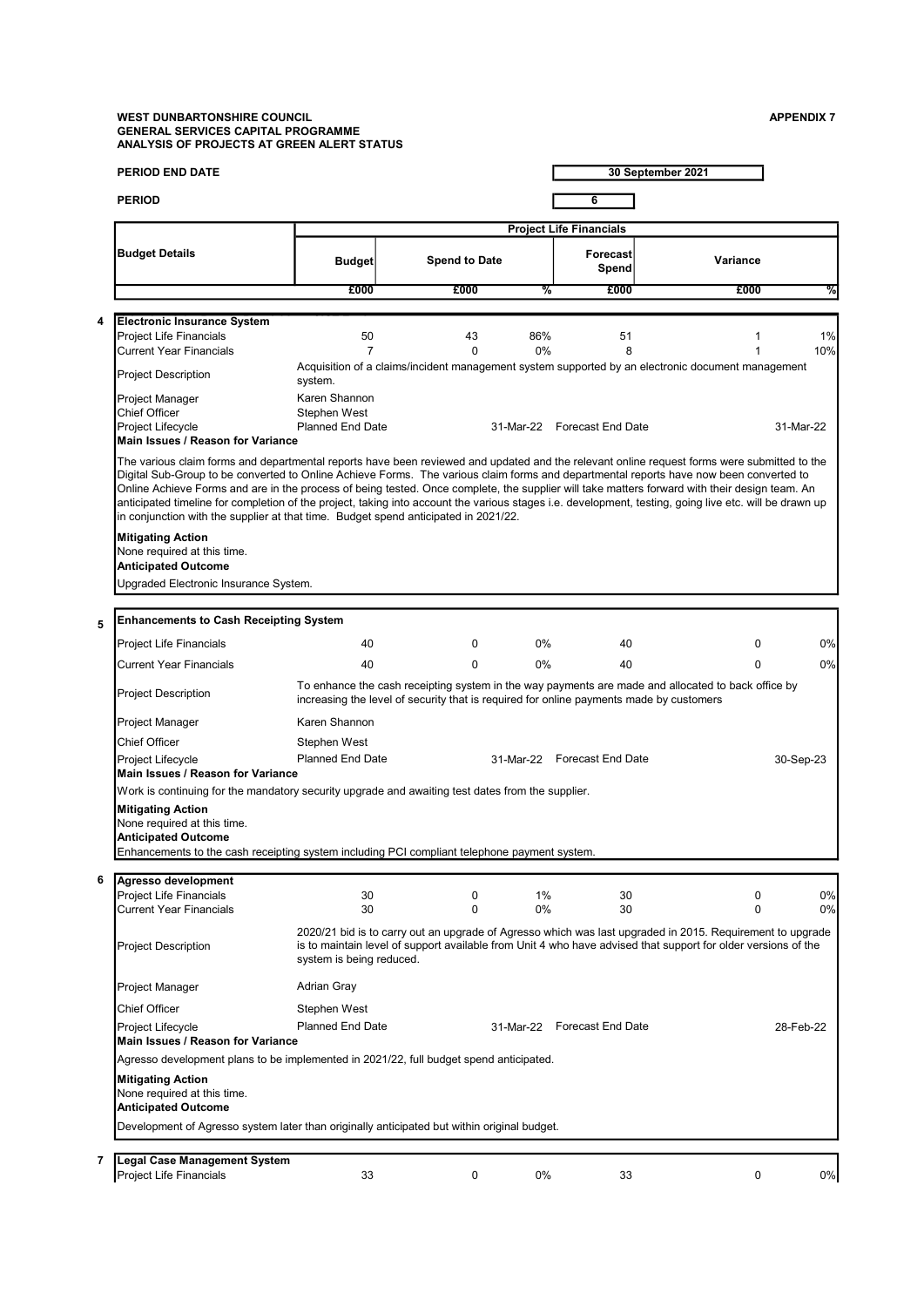### WEST DUNBARTONSHIRE COUNCIL ASSAULT AND RESERVE ASSAULT A SERVER AND APPENDIX 7 GENERAL SERVICES CAPITAL PROGRAMME ANALYSIS OF PROJECTS AT GREEN ALERT STATUS

8

9

| <b>PERIOD END DATE</b>                                                                                                                                                                                                                                                                                                                                                                                                                                                                                |                                                                       |                                                                                      |           |                                | 30 September 2021                                                                                                                                                                                                     |           |
|-------------------------------------------------------------------------------------------------------------------------------------------------------------------------------------------------------------------------------------------------------------------------------------------------------------------------------------------------------------------------------------------------------------------------------------------------------------------------------------------------------|-----------------------------------------------------------------------|--------------------------------------------------------------------------------------|-----------|--------------------------------|-----------------------------------------------------------------------------------------------------------------------------------------------------------------------------------------------------------------------|-----------|
| <b>PERIOD</b>                                                                                                                                                                                                                                                                                                                                                                                                                                                                                         |                                                                       |                                                                                      |           | 6                              |                                                                                                                                                                                                                       |           |
|                                                                                                                                                                                                                                                                                                                                                                                                                                                                                                       |                                                                       |                                                                                      |           | <b>Project Life Financials</b> |                                                                                                                                                                                                                       |           |
| <b>Budget Details</b>                                                                                                                                                                                                                                                                                                                                                                                                                                                                                 | <b>Budget</b>                                                         | <b>Spend to Date</b>                                                                 |           | <b>Forecast</b><br>Spend       | Variance                                                                                                                                                                                                              |           |
|                                                                                                                                                                                                                                                                                                                                                                                                                                                                                                       | £000                                                                  | £000                                                                                 | %         | £000                           | £000                                                                                                                                                                                                                  | %         |
| <b>Current Year Financials</b>                                                                                                                                                                                                                                                                                                                                                                                                                                                                        | 33                                                                    | $\Omega$                                                                             | 0%        | 33                             | $\mathbf 0$                                                                                                                                                                                                           | $0\%$     |
| <b>Project Description</b><br>Project Manager<br><b>Chief Officer</b><br>Project Lifecycle<br>Main Issues / Reason for Variance                                                                                                                                                                                                                                                                                                                                                                       | Alan Douglas<br>Peter Hessett<br><b>Planned End Date</b>              | Legal Case Management System                                                         |           | 31-Mar-22 Forecast End Date    |                                                                                                                                                                                                                       | 31-Mar-22 |
| Budget has been rephased from 2020/21. The project could not proceed as originally planned as Officers are required to access the office and<br>hardware the system will run on and COVID-19 restrictions have prevented this. Tenders had been held, however the project may have to go<br>back out to tender following the upgrade to Microsoft 365. Legal will discuss with ICT in the coming months, however it is still hoped the project<br>will be completed on budget in this financial year. |                                                                       |                                                                                      |           |                                |                                                                                                                                                                                                                       |           |
| <b>Mitigating Action</b><br>Legal to discuss impact of Microsoft 365 with ICT.<br><b>Anticipated Outcome</b><br>Project to be completed in 2021/22 assuming return to office and with the support of ICT.                                                                                                                                                                                                                                                                                             |                                                                       |                                                                                      |           |                                |                                                                                                                                                                                                                       |           |
| <b>Solicitor Project Support</b>                                                                                                                                                                                                                                                                                                                                                                                                                                                                      |                                                                       |                                                                                      |           |                                |                                                                                                                                                                                                                       |           |
| <b>Project Life Financials</b><br><b>Current Year Financials</b>                                                                                                                                                                                                                                                                                                                                                                                                                                      | 53<br>20                                                              | 0<br>0                                                                               | 0%<br>0%  | 53<br>20                       | 0<br>0                                                                                                                                                                                                                | 0%<br>0%  |
| <b>Project Description</b>                                                                                                                                                                                                                                                                                                                                                                                                                                                                            | Solicitor costs.                                                      |                                                                                      |           |                                |                                                                                                                                                                                                                       |           |
| Project Manager                                                                                                                                                                                                                                                                                                                                                                                                                                                                                       |                                                                       | Gillian McNamara/ Michael McGuinness                                                 |           |                                |                                                                                                                                                                                                                       |           |
| <b>Chief Officer</b>                                                                                                                                                                                                                                                                                                                                                                                                                                                                                  | Peter Hessett                                                         |                                                                                      |           |                                |                                                                                                                                                                                                                       |           |
| Project Lifecycle<br>Main Issues / Reason for Variance                                                                                                                                                                                                                                                                                                                                                                                                                                                | <b>Planned End Date</b>                                               |                                                                                      | 31-Mar-24 | <b>Forecast End Date</b>       |                                                                                                                                                                                                                       | 31-Mar-24 |
| Trainee solicitor to start October 2021. Anticipated that the budget will be fully spent.                                                                                                                                                                                                                                                                                                                                                                                                             |                                                                       |                                                                                      |           |                                |                                                                                                                                                                                                                       |           |
| <b>Mitigating Action</b><br>None required at this time.<br><b>Anticipated Outcome</b><br>Solicitor support for Capital Projects, with full budget spend.                                                                                                                                                                                                                                                                                                                                              |                                                                       |                                                                                      |           |                                |                                                                                                                                                                                                                       |           |
| <b>Trading Standards Scam Prevention</b>                                                                                                                                                                                                                                                                                                                                                                                                                                                              |                                                                       |                                                                                      |           |                                |                                                                                                                                                                                                                       |           |
| <b>Project Life Financials</b><br><b>Current Year Financials</b>                                                                                                                                                                                                                                                                                                                                                                                                                                      | 10<br>$\overline{2}$                                                  | 8<br>0                                                                               | 81%<br>0% | 10<br>2                        | 0<br>$\Omega$                                                                                                                                                                                                         | 0%<br>0%  |
| Project Description                                                                                                                                                                                                                                                                                                                                                                                                                                                                                   |                                                                       | consumers who may be susceptible to hard selling techniques, scams and other frauds. |           |                                | Call blocking devices to be fitted to the phones of WDC's most vulnerable residents which will block unknown<br>numbers from connecting and limiting incoming calls to only known and trusted numbers, for vulnerable |           |
| Project Manager<br><b>Chief Officer</b><br>Project Lifecycle<br>Main Issues / Reason for Variance                                                                                                                                                                                                                                                                                                                                                                                                     | Tony Cairns/ Alan Douglas<br>Peter Hessett<br><b>Planned End Date</b> |                                                                                      |           | 31-Mar-22 Forecast End Date    |                                                                                                                                                                                                                       | 30-Jun-21 |
| Final balance of budget rephased from 2020/21 into 2021/22 as project could not complete in 2020/21 due to COVID-19 restrictions. Quotes have<br>been obtained for a further 20 call blocker devices for instillation in the homes of vulnerable residents so protecting them from telephone scams<br>which will utilise the remaining budget.                                                                                                                                                        |                                                                       |                                                                                      |           |                                |                                                                                                                                                                                                                       |           |
| <b>Mitigating Action</b><br>None required at this time.<br><b>Anticipated Outcome</b>                                                                                                                                                                                                                                                                                                                                                                                                                 |                                                                       |                                                                                      |           |                                |                                                                                                                                                                                                                       |           |
| To protect WDC's most vulnerable residents from phone calls from which they may fall victim of hard selling techniques, scams and other frauds.                                                                                                                                                                                                                                                                                                                                                       |                                                                       |                                                                                      |           |                                |                                                                                                                                                                                                                       |           |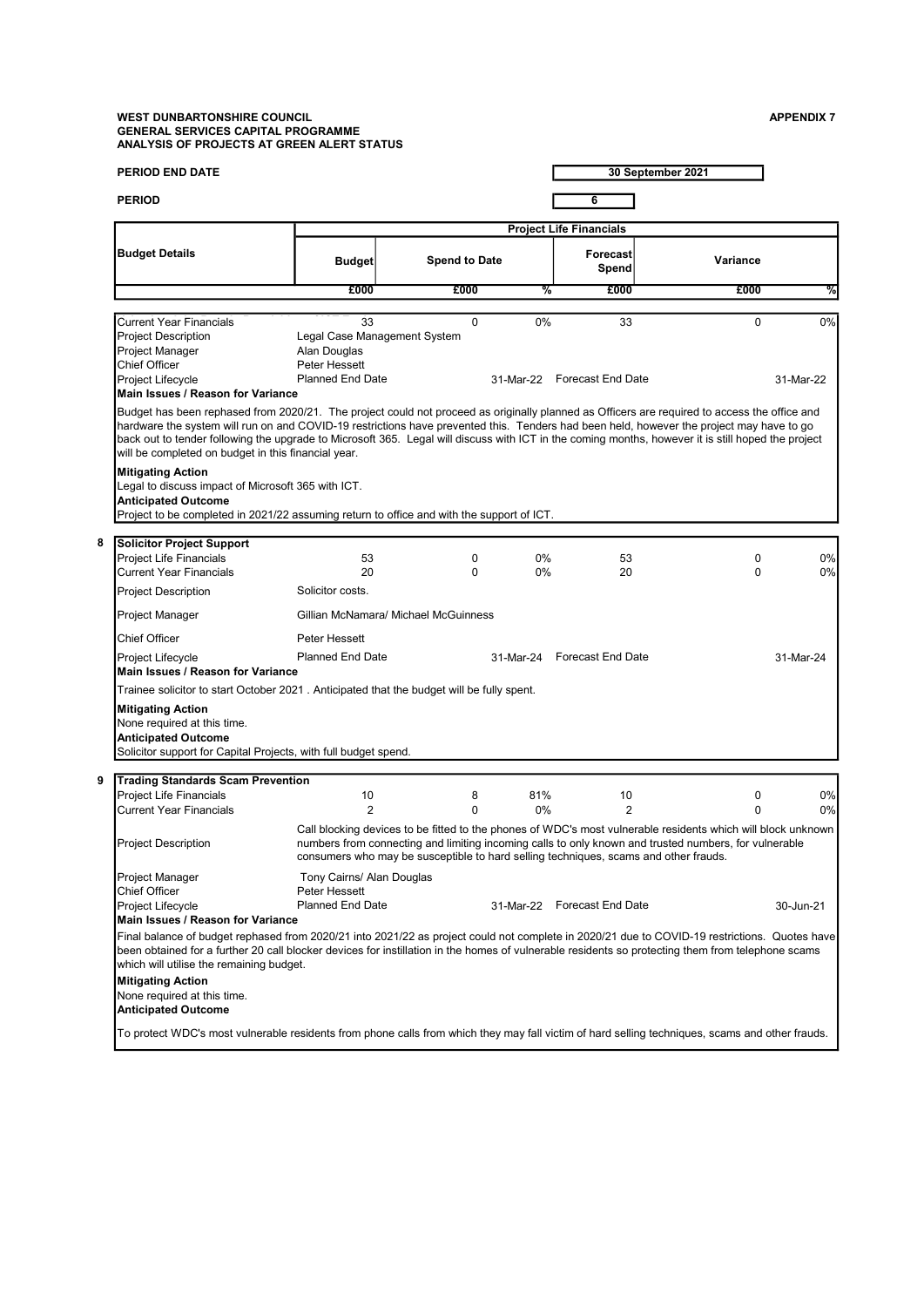### WEST DUNBARTONSHIRE COUNCIL APPENDIX 7 AND A SERIES AND A SERIES AND A SERIES AND A SERIES AND APPENDIX 7 GENERAL SERVICES CAPITAL PROGRAMME ANALYSIS OF PROJECTS AT GREEN ALERT STATUS

|    | <b>PERIOD END DATE</b>                                                                                                                                                                                                                                                                                                                                                                        |                                                                  |                                                                                     |          |                                         | 30 September 2021                                                                               |                          |
|----|-----------------------------------------------------------------------------------------------------------------------------------------------------------------------------------------------------------------------------------------------------------------------------------------------------------------------------------------------------------------------------------------------|------------------------------------------------------------------|-------------------------------------------------------------------------------------|----------|-----------------------------------------|-------------------------------------------------------------------------------------------------|--------------------------|
|    | <b>PERIOD</b>                                                                                                                                                                                                                                                                                                                                                                                 |                                                                  |                                                                                     |          | 6                                       |                                                                                                 |                          |
|    |                                                                                                                                                                                                                                                                                                                                                                                               |                                                                  |                                                                                     |          | <b>Project Life Financials</b>          |                                                                                                 |                          |
|    | <b>Budget Details</b>                                                                                                                                                                                                                                                                                                                                                                         | <b>Budget</b>                                                    | <b>Spend to Date</b>                                                                |          | <b>Forecast</b><br>Spend                | Variance                                                                                        |                          |
|    |                                                                                                                                                                                                                                                                                                                                                                                               | £000                                                             | £000                                                                                | %        | £000                                    | £000                                                                                            | %                        |
|    |                                                                                                                                                                                                                                                                                                                                                                                               |                                                                  |                                                                                     |          |                                         |                                                                                                 |                          |
| 10 | Antonine Wall Heritage Lottery Fund<br>Project Life Financials<br><b>Current Year Financials</b><br><b>Project Description</b><br>Project Manager<br><b>Chief Officer</b><br>Project Lifecycle<br>Main Issues / Reason for Variance                                                                                                                                                           | 10<br>10<br>Pamela Clifford<br>Peter Hessett<br>Planned End Date | 0<br>$\Omega$<br>Antonine Wall Heritage Lottery Fund.                               | 0%<br>0% | 10<br>10<br>31-Mar-22 Forecast End Date | 0<br>$\Omega$                                                                                   | $0\%$<br>0%<br>31-Mar-22 |
|    | No issues identified. Budget spend anticipated.                                                                                                                                                                                                                                                                                                                                               |                                                                  |                                                                                     |          |                                         |                                                                                                 |                          |
|    | <b>Mitigating Action</b><br>None Required.<br><b>Anticipated Outcome</b><br>Preservation of Historic Site.                                                                                                                                                                                                                                                                                    |                                                                  |                                                                                     |          |                                         |                                                                                                 |                          |
| 11 | <b>Telephone System Upgrade</b>                                                                                                                                                                                                                                                                                                                                                               |                                                                  |                                                                                     |          |                                         |                                                                                                 |                          |
|    | <b>Project Life Financials</b>                                                                                                                                                                                                                                                                                                                                                                | 15                                                               | 0                                                                                   | 0%       | 15                                      | 0                                                                                               | 0%                       |
|    | <b>Current Year Financials</b>                                                                                                                                                                                                                                                                                                                                                                | 15                                                               | $\Omega$                                                                            | 0%       | 15                                      | $\Omega$                                                                                        | $0\%$                    |
|    | <b>Project Description</b>                                                                                                                                                                                                                                                                                                                                                                    | Information.                                                     |                                                                                     |          |                                         | To improve Housing Repairs telephone platform for incoming calls, providing improved Management |                          |
|    | Project Manager                                                                                                                                                                                                                                                                                                                                                                               | Stephen Daly                                                     |                                                                                     |          |                                         |                                                                                                 |                          |
|    | <b>Chief Officer</b><br>Project Lifecycle                                                                                                                                                                                                                                                                                                                                                     | <b>Malcolm Bennie</b><br><b>Planned End Date</b>                 |                                                                                     |          | 31-Mar-22 Forecast End Date             |                                                                                                 | 31-Mar-22                |
|    | Main Issues / Reason for Variance                                                                                                                                                                                                                                                                                                                                                             |                                                                  |                                                                                     |          |                                         |                                                                                                 |                          |
|    | Project has been rephased from 2020/21 into 2021/22. Works were scoped with ICT in previous year but delayed due to COVID-19 lockdown<br>and prioritising of support for critical services by both ICT and Citizen Services. Project progressing in 2021/22 with contractor appointed to carry<br>out initial script upgrades which commenced June 2021. Budget spend anticipated in 2021/22. |                                                                  |                                                                                     |          |                                         |                                                                                                 |                          |
|    | <b>Mitigating Action</b><br>None required.                                                                                                                                                                                                                                                                                                                                                    |                                                                  |                                                                                     |          |                                         |                                                                                                 |                          |
|    | <b>Anticipated Outcome</b>                                                                                                                                                                                                                                                                                                                                                                    |                                                                  |                                                                                     |          |                                         |                                                                                                 |                          |
|    | Review of service requirements & telephony functionality will inform works to improve citizen experience.                                                                                                                                                                                                                                                                                     |                                                                  |                                                                                     |          |                                         |                                                                                                 |                          |
|    | 12 Transformation of Infrastructure Libraries and Museums                                                                                                                                                                                                                                                                                                                                     |                                                                  |                                                                                     |          |                                         |                                                                                                 |                          |
|    | <b>Project Life Financials</b>                                                                                                                                                                                                                                                                                                                                                                | 421                                                              | 143                                                                                 | 34%      | 421                                     | 0                                                                                               | $0\%$                    |
|    | <b>Current Year Financials</b>                                                                                                                                                                                                                                                                                                                                                                | 278                                                              | $\Omega$                                                                            | 0%       | 278                                     | $\Omega$                                                                                        | $0\%$                    |
|    | <b>Project Description</b>                                                                                                                                                                                                                                                                                                                                                                    |                                                                  | To improve performance and efficiency of Council's Libraries and Cultural Services. |          |                                         |                                                                                                 |                          |
|    | Project Manager                                                                                                                                                                                                                                                                                                                                                                               | David Main                                                       |                                                                                     |          |                                         |                                                                                                 |                          |
|    | <b>Chief Officer</b>                                                                                                                                                                                                                                                                                                                                                                          | <b>Malcolm Bennie</b>                                            |                                                                                     |          |                                         |                                                                                                 |                          |
|    | Project Lifecycle<br>Main Issues / Reason for Variance                                                                                                                                                                                                                                                                                                                                        | <b>Planned End Date</b>                                          |                                                                                     |          | 31-Mar-22 Forecast End Date             |                                                                                                 | 31-Mar-22                |
|    | The extension of the voluntary standstill has now ended. Awaiting confirmation from Corporate Procurement that engagement with successful<br>supplier can now commence.                                                                                                                                                                                                                       |                                                                  |                                                                                     |          |                                         |                                                                                                 |                          |
|    | <b>Mitigating Action</b>                                                                                                                                                                                                                                                                                                                                                                      |                                                                  |                                                                                     |          |                                         |                                                                                                 |                          |
|    | None required at this time.                                                                                                                                                                                                                                                                                                                                                                   |                                                                  |                                                                                     |          |                                         |                                                                                                 |                          |
|    | <b>Anticipated Outcome</b>                                                                                                                                                                                                                                                                                                                                                                    |                                                                  |                                                                                     |          |                                         |                                                                                                 |                          |
|    | Project will be delivered within budget.                                                                                                                                                                                                                                                                                                                                                      |                                                                  |                                                                                     |          |                                         |                                                                                                 |                          |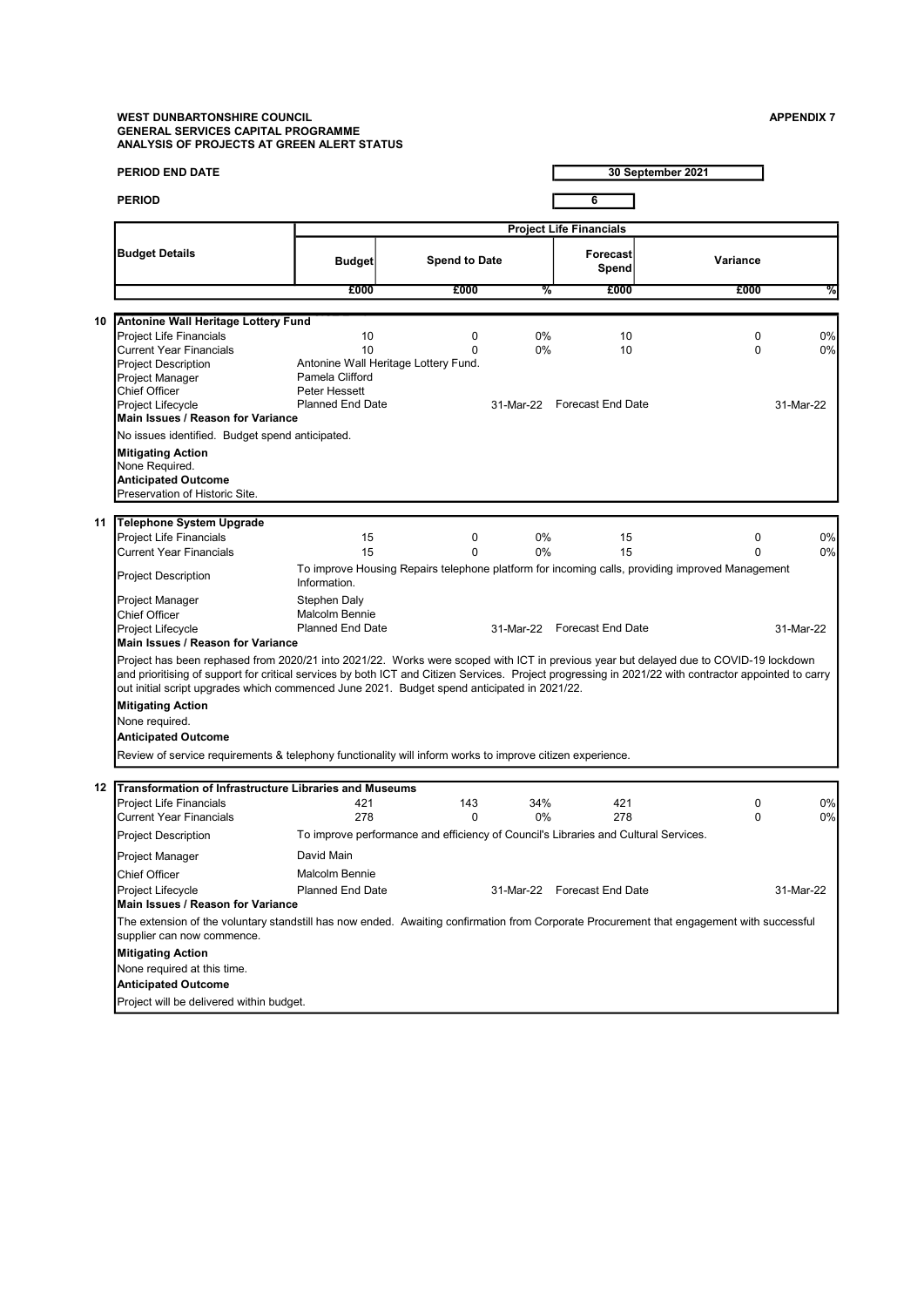# WEST DUNBARTONSHIRE COUNCIL ASSOCIATED AND RESERVE A SERVER ASSOCIATED AND APPENDIX 7 GENERAL SERVICES CAPITAL PROGRAMME ANALYSIS OF PROJECTS AT GREEN ALERT STATUS

|    | <b>PERIOD END DATE</b>                                                                                                                                                                                                                                                                                                                                                                                                                                                                                                                                                    |                                |                                                     |             |                                | 30 September 2021                                                                             |           |
|----|---------------------------------------------------------------------------------------------------------------------------------------------------------------------------------------------------------------------------------------------------------------------------------------------------------------------------------------------------------------------------------------------------------------------------------------------------------------------------------------------------------------------------------------------------------------------------|--------------------------------|-----------------------------------------------------|-------------|--------------------------------|-----------------------------------------------------------------------------------------------|-----------|
|    | <b>PERIOD</b>                                                                                                                                                                                                                                                                                                                                                                                                                                                                                                                                                             |                                |                                                     |             | 6                              |                                                                                               |           |
|    |                                                                                                                                                                                                                                                                                                                                                                                                                                                                                                                                                                           |                                |                                                     |             | <b>Project Life Financials</b> |                                                                                               |           |
|    | <b>Budget Details</b>                                                                                                                                                                                                                                                                                                                                                                                                                                                                                                                                                     | <b>Budget</b>                  | <b>Spend to Date</b>                                |             | <b>Forecast</b><br>Spend       | Variance                                                                                      |           |
|    |                                                                                                                                                                                                                                                                                                                                                                                                                                                                                                                                                                           | £000                           | £000                                                | %           | £000                           | £000                                                                                          | ℅         |
|    |                                                                                                                                                                                                                                                                                                                                                                                                                                                                                                                                                                           |                                |                                                     |             |                                |                                                                                               |           |
| 13 | Civic Heart Works - Refurbishment of Clydebank Town Hall                                                                                                                                                                                                                                                                                                                                                                                                                                                                                                                  |                                |                                                     |             |                                |                                                                                               |           |
|    | Project Life Financials<br><b>Current Year Financials</b>                                                                                                                                                                                                                                                                                                                                                                                                                                                                                                                 | 3,341<br>9                     | 3,339<br>8                                          | 100%<br>81% | 3,341<br>9                     | 0<br>$\Omega$                                                                                 | 0%<br>0%  |
|    | <b>Project Description</b>                                                                                                                                                                                                                                                                                                                                                                                                                                                                                                                                                |                                | Refurbishment of Clydebank Town Hall.               |             |                                |                                                                                               |           |
|    |                                                                                                                                                                                                                                                                                                                                                                                                                                                                                                                                                                           |                                |                                                     |             |                                |                                                                                               |           |
|    | Project Manager                                                                                                                                                                                                                                                                                                                                                                                                                                                                                                                                                           | Michelle Lynn/Amanda Graham    |                                                     |             |                                |                                                                                               |           |
|    | <b>Chief Officer</b>                                                                                                                                                                                                                                                                                                                                                                                                                                                                                                                                                      | Angela Wilson                  |                                                     |             |                                |                                                                                               |           |
|    | Project Lifecycle<br>Main Issues / Reason for Variance                                                                                                                                                                                                                                                                                                                                                                                                                                                                                                                    | <b>Planned End Date</b>        |                                                     |             | 31-Mar-22 Forecast End Date    |                                                                                               | 31-May-21 |
|    | Works complete.                                                                                                                                                                                                                                                                                                                                                                                                                                                                                                                                                           |                                |                                                     |             |                                |                                                                                               |           |
|    | <b>Mitigating Action</b>                                                                                                                                                                                                                                                                                                                                                                                                                                                                                                                                                  |                                |                                                     |             |                                |                                                                                               |           |
|    | None required at this time.                                                                                                                                                                                                                                                                                                                                                                                                                                                                                                                                               |                                |                                                     |             |                                |                                                                                               |           |
|    | <b>Anticipated Outcome</b>                                                                                                                                                                                                                                                                                                                                                                                                                                                                                                                                                |                                |                                                     |             |                                |                                                                                               |           |
|    | Project will be delivered within budget.                                                                                                                                                                                                                                                                                                                                                                                                                                                                                                                                  |                                |                                                     |             |                                |                                                                                               |           |
|    |                                                                                                                                                                                                                                                                                                                                                                                                                                                                                                                                                                           |                                |                                                     |             |                                |                                                                                               |           |
| 14 | <b>Glencairn House</b><br><b>Project Life Financials</b>                                                                                                                                                                                                                                                                                                                                                                                                                                                                                                                  |                                |                                                     |             |                                |                                                                                               |           |
|    | <b>Current Year Financials</b>                                                                                                                                                                                                                                                                                                                                                                                                                                                                                                                                            | 5,050<br>110                   | 0<br>$\mathbf 0$                                    | 0%<br>$0\%$ | 5,050<br>110                   | 0<br>$\Omega$                                                                                 | 0%<br>0%  |
|    | <b>Project Description</b>                                                                                                                                                                                                                                                                                                                                                                                                                                                                                                                                                |                                |                                                     |             |                                | Re-development of Glencairn House in Dumbarton High St to a purpose built library and museum. |           |
|    | Project Manager                                                                                                                                                                                                                                                                                                                                                                                                                                                                                                                                                           | Michelle Lynn/ Sarah Christie  |                                                     |             |                                |                                                                                               |           |
|    | Chief Officer                                                                                                                                                                                                                                                                                                                                                                                                                                                                                                                                                             | <b>Malcolm Bennie</b>          |                                                     |             |                                |                                                                                               |           |
|    | Project Lifecycle                                                                                                                                                                                                                                                                                                                                                                                                                                                                                                                                                         | <b>Planned End Date</b>        |                                                     |             | 31-Mar-24 Forecast End Date    |                                                                                               | 31-Mar-24 |
|    | Main Issues / Reason for Variance                                                                                                                                                                                                                                                                                                                                                                                                                                                                                                                                         |                                |                                                     |             |                                |                                                                                               |           |
|    | The Business Case for the Glencairn House project was outlined in a report to the IRED committee on 21 August 2019. The report sought and<br>received approval to proceed with the project. Architects have been appointed and progress for initial development stage should be complete<br>07/10/21 dates for Planning submission will programmed by end of October 2021. Majority match funding for the project is now focused on<br>achieving the Levelling Up Fund and application paused with National Lottery Heritage Fund (NLHF) will recommence in this context. |                                |                                                     |             |                                |                                                                                               |           |
|    | <b>Mitigating Action</b>                                                                                                                                                                                                                                                                                                                                                                                                                                                                                                                                                  |                                |                                                     |             |                                |                                                                                               |           |
|    | None required.                                                                                                                                                                                                                                                                                                                                                                                                                                                                                                                                                            |                                |                                                     |             |                                |                                                                                               |           |
|    | <b>Anticipated Outcome</b><br>Re-development of Glencairn House in Dumbarton High St to a purpose built library and museum, within budget albeit later than originally                                                                                                                                                                                                                                                                                                                                                                                                    |                                |                                                     |             |                                |                                                                                               |           |
|    | anticipated.                                                                                                                                                                                                                                                                                                                                                                                                                                                                                                                                                              |                                |                                                     |             |                                |                                                                                               |           |
|    |                                                                                                                                                                                                                                                                                                                                                                                                                                                                                                                                                                           |                                |                                                     |             |                                |                                                                                               |           |
| 15 | Alexandria Community Centre Sports Hall re-flooring<br><b>Project Life Financials</b>                                                                                                                                                                                                                                                                                                                                                                                                                                                                                     | 40                             | 0                                                   | 0%          | 40                             | 0                                                                                             | 0%        |
|    | <b>Current Year Financials</b>                                                                                                                                                                                                                                                                                                                                                                                                                                                                                                                                            | 40                             | $\Omega$                                            | 0%          | 40                             | 0                                                                                             | 0%        |
|    | <b>Project Description</b>                                                                                                                                                                                                                                                                                                                                                                                                                                                                                                                                                |                                | Alexandria Community Centre Sports Hall re-flooring |             |                                |                                                                                               |           |
|    | Project Manager<br><b>Chief Officer</b>                                                                                                                                                                                                                                                                                                                                                                                                                                                                                                                                   | John Anderson<br>John Anderson |                                                     |             |                                |                                                                                               |           |
|    | Project Lifecycle                                                                                                                                                                                                                                                                                                                                                                                                                                                                                                                                                         | <b>Planned End Date</b>        |                                                     |             | 31-Mar-22 Forecast End Date    |                                                                                               | 28-Feb-22 |
|    | Main Issues / Reason for Variance                                                                                                                                                                                                                                                                                                                                                                                                                                                                                                                                         |                                |                                                     |             |                                |                                                                                               |           |
|    | This project was rephased from 2020/21 as The Alexandria Community Centre Sports Hall was being utilised as COVID-19 vaccine centre so<br>works were unable to be carried out in 2020/21. It is anticipated this project will progress this financial year and budget spent before 31 March<br>2022.                                                                                                                                                                                                                                                                      |                                |                                                     |             |                                |                                                                                               |           |
|    | <b>Mitigating Action</b>                                                                                                                                                                                                                                                                                                                                                                                                                                                                                                                                                  |                                |                                                     |             |                                |                                                                                               |           |
|    | None required.                                                                                                                                                                                                                                                                                                                                                                                                                                                                                                                                                            |                                |                                                     |             |                                |                                                                                               |           |
|    | <b>Anticipated Outcome</b>                                                                                                                                                                                                                                                                                                                                                                                                                                                                                                                                                |                                |                                                     |             |                                |                                                                                               |           |
|    | New floor fitted in Alexandria Community Sports Hall.                                                                                                                                                                                                                                                                                                                                                                                                                                                                                                                     |                                |                                                     |             |                                |                                                                                               |           |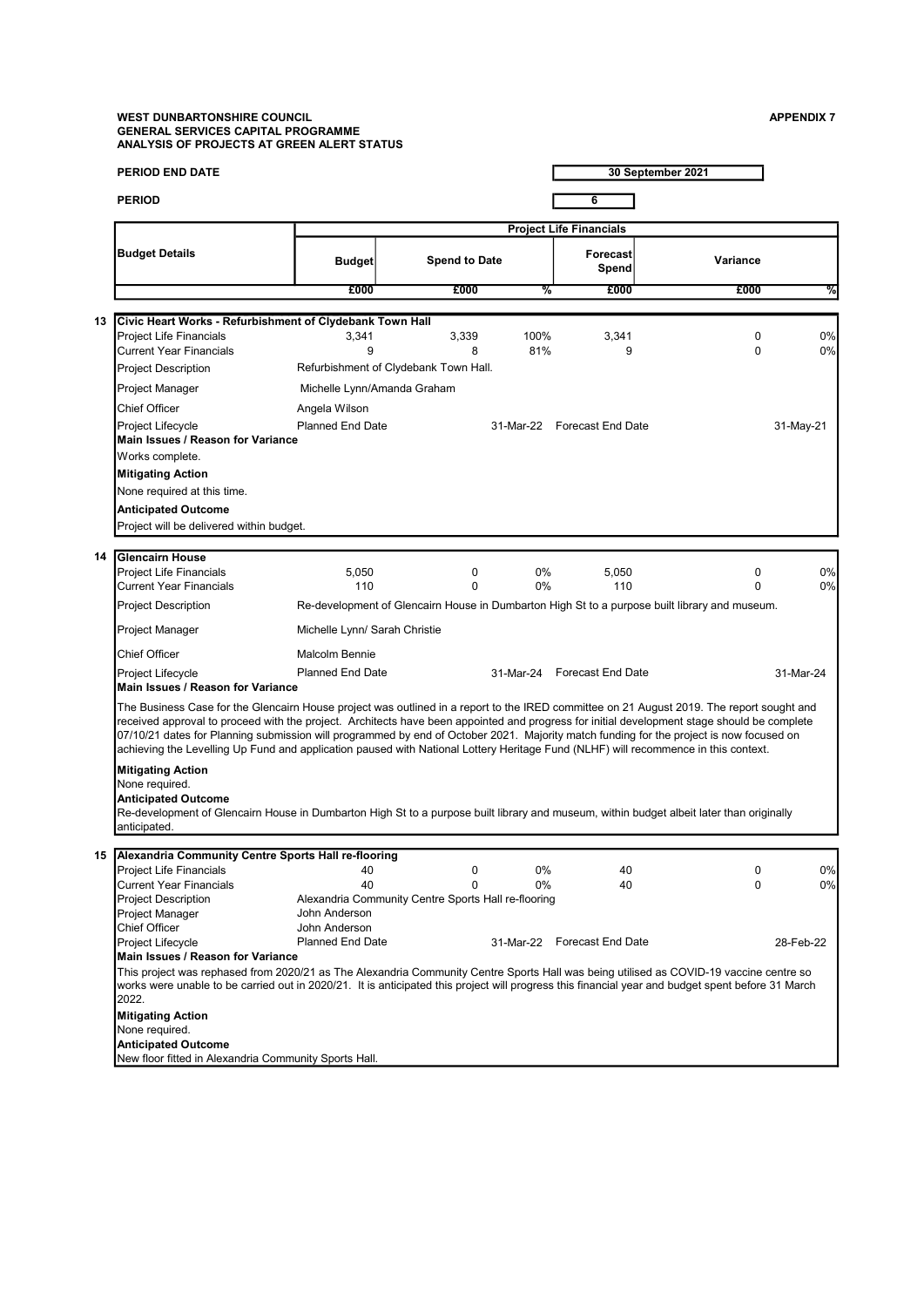# WEST DUNBARTONSHIRE COUNCIL ASSOCIATED AND RESERVE A SERVER ASSOCIATED AND APPENDIX 7 GENERAL SERVICES CAPITAL PROGRAMME ANALYSIS OF PROJECTS AT GREEN ALERT STATUS

|    | <b>PERIOD END DATE</b>                                                                                                                                       |                                            |                                                 |            |                                | 30 September 2021                                                                                      |           |
|----|--------------------------------------------------------------------------------------------------------------------------------------------------------------|--------------------------------------------|-------------------------------------------------|------------|--------------------------------|--------------------------------------------------------------------------------------------------------|-----------|
|    | <b>PERIOD</b>                                                                                                                                                |                                            |                                                 |            | 6                              |                                                                                                        |           |
|    |                                                                                                                                                              |                                            |                                                 |            | <b>Project Life Financials</b> |                                                                                                        |           |
|    | <b>Budget Details</b>                                                                                                                                        | <b>Budget</b>                              | <b>Spend to Date</b>                            |            | <b>Forecast</b><br>Spend       | Variance                                                                                               |           |
|    |                                                                                                                                                              | £000                                       | £000                                            |            | %<br>£000                      | £000                                                                                                   | %         |
|    |                                                                                                                                                              |                                            |                                                 |            |                                |                                                                                                        |           |
| 16 | <b>Fund Blended Meetings</b><br>Project Life Financials<br>Current Year Financials<br><b>Project Description</b><br>Project Manager                          | 12<br>12<br>George Hawthorn                | 0<br>$\Omega$<br>Money to Fund Blended Meetings | 0%<br>0%   | 12<br>12                       | 0<br>$\Omega$                                                                                          | 0%<br>0%  |
|    | Chief Officer                                                                                                                                                | Victoria Rogers                            |                                                 |            |                                |                                                                                                        |           |
|    | Project Lifecycle                                                                                                                                            | <b>Planned End Date</b>                    |                                                 |            | 31-Mar-22 Forecast End Date    |                                                                                                        | 29-Sep-21 |
|    | <b>Main Issues / Reason for Variance</b>                                                                                                                     |                                            |                                                 |            |                                |                                                                                                        |           |
|    | The system has been tested and accordingly the Council meeting on 29 September as conducted as a hybrid meeting.                                             |                                            |                                                 |            |                                |                                                                                                        |           |
|    | <b>Mitigating Action</b><br>None required<br><b>Anticipated Outcome</b>                                                                                      |                                            |                                                 |            |                                |                                                                                                        |           |
|    | System in place by September 2021                                                                                                                            |                                            |                                                 |            |                                |                                                                                                        |           |
|    |                                                                                                                                                              |                                            |                                                 |            |                                |                                                                                                        |           |
|    | 17   Internet of Things Asset Tracking                                                                                                                       |                                            |                                                 |            |                                |                                                                                                        |           |
|    | <b>Project Life Financials</b><br>Current Year Financials                                                                                                    | 60<br>53                                   | 37<br>30                                        | 62%<br>57% | 60<br>53                       | 0<br>$\Omega$                                                                                          | 0%        |
|    | <b>Project Description</b>                                                                                                                                   | Asset Tracking.                            |                                                 |            |                                |                                                                                                        | 0%        |
|    |                                                                                                                                                              |                                            |                                                 |            |                                |                                                                                                        |           |
|    | Project Manager                                                                                                                                              | Patricia Kerr                              |                                                 |            |                                |                                                                                                        |           |
|    | Chief Officer                                                                                                                                                | Victoria Rogers<br><b>Planned End Date</b> |                                                 |            | 31-Mar-22 Forecast End Date    |                                                                                                        | 31-Mar-22 |
|    | Project Lifecycle<br>Main Issues / Reason for Variance                                                                                                       |                                            |                                                 |            |                                |                                                                                                        |           |
|    | Project progressing on time and budget in line with the agreed plan. Full budget spend anticipated.                                                          |                                            |                                                 |            |                                |                                                                                                        |           |
|    | <b>Mitigating Action</b>                                                                                                                                     |                                            |                                                 |            |                                |                                                                                                        |           |
|    | None required at this stage.                                                                                                                                 |                                            |                                                 |            |                                |                                                                                                        |           |
|    | <b>Anticipated Outcome</b><br>Project complete on time and on budget.                                                                                        |                                            |                                                 |            |                                |                                                                                                        |           |
|    |                                                                                                                                                              |                                            |                                                 |            |                                |                                                                                                        |           |
|    | 18 <b>ICT Security &amp; DR</b>                                                                                                                              |                                            |                                                 |            |                                |                                                                                                        |           |
|    | <b>Project Life Financials</b><br><b>Current Year Financials</b>                                                                                             | 1,120                                      | 59<br>59                                        | 5%<br>5%   | 1,120                          | 0<br>$\Omega$                                                                                          | 0%<br>0%  |
|    |                                                                                                                                                              | 1,120                                      |                                                 |            | 1,120                          | The project is for the enhancement of security systems, server replacement and the update of corporate |           |
|    | <b>Project Description</b>                                                                                                                                   | capabilities of WDC.                       |                                                 |            |                                | applications to ensure compliance with 15/16 PSN requirements, to enhance the Disaster recovery        |           |
|    | Project Manager                                                                                                                                              | Brian Miller/ Patricia Kerr                |                                                 |            |                                |                                                                                                        |           |
|    | <b>Chief Officer</b>                                                                                                                                         | Victoria Rogers                            |                                                 |            |                                |                                                                                                        |           |
|    | Project Lifecycle<br>Main Issues / Reason for Variance                                                                                                       | <b>Planned End Date</b>                    |                                                 |            | 31-Mar-22 Forecast End Date    |                                                                                                        | 31-Mar-22 |
|    | Approval from Tendering Committee planned for November.                                                                                                      |                                            |                                                 |            |                                |                                                                                                        |           |
|    | There continues to be concern re the overall ICT supply chain issues and this is being monitored.                                                            |                                            |                                                 |            |                                |                                                                                                        |           |
|    | <b>Mitigating Action</b>                                                                                                                                     |                                            |                                                 |            |                                |                                                                                                        |           |
|    | Monitor supply chain.                                                                                                                                        |                                            |                                                 |            |                                |                                                                                                        |           |
|    | <b>Anticipated Outcome</b><br>Continue to anticipate the majority of budget being spent. More accurate update will be available once approved and PO raised. |                                            |                                                 |            |                                |                                                                                                        |           |